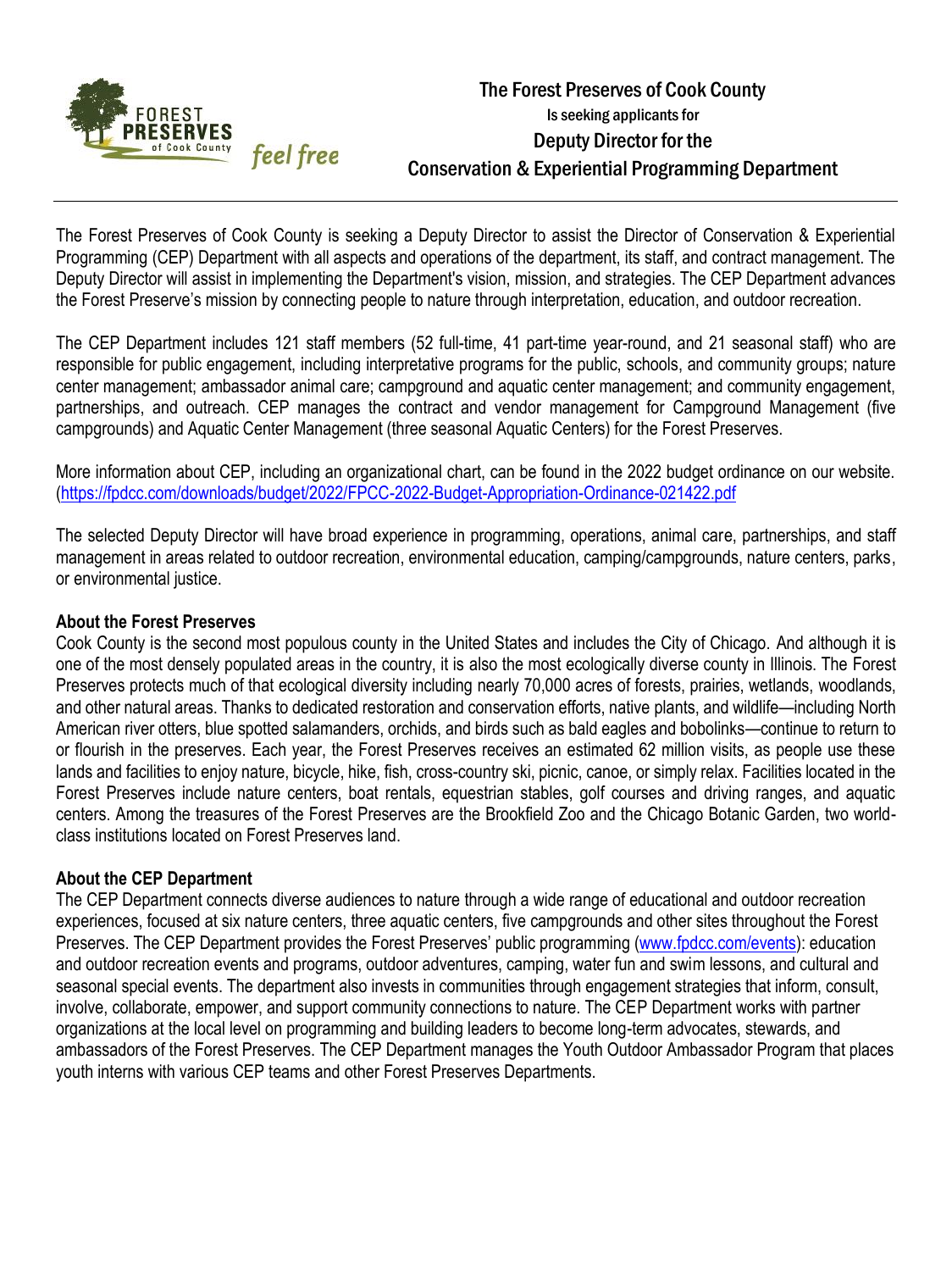The CEP Department public programming aligns with goals set forth the Forest Preserves' Next Century Conservation Plan [\(http://nextcenturyconservationplan.org/\)](http://nextcenturyconservationplan.org/). These goals include:

- Provide programs that emphasize the benefits of nature to help create healthy people and healthy communities.
- Invite, excite, and engage diverse visitors to the Forest Preserves
- Make the Forest Preserves accessible and welcoming to all.
- Educate visitors and the community about the Forest Preserves' natural treasures.

The CEP Department's staff is comprised of six Nature Center Teams, three Programmatic Zone Teams that are focused on geographic areas of the county (North, Central and South), a Campground/Aquatic Center Team, and an Outreach Team. These teams are managed by the Public Engagement and Program Manager and the CEP Operations Manager.

In 2021, the CEP Department connected almost half a million people to the Forest Preserves through its programs and activities. Additionally, 102,456 of those people participated in one of over 5,000 public programs or special events hosted by CEP Teams.

Through the CEP Department, the Forest Preserves actively seeks new partnership opportunities and continues to expand its outreach efforts to connect more people to nature. In 2021 --even with COVID0-19 restrictions--teams introduced 202 new community groups to the Forest Preserves and offered nature and outdoor recreation programs to 178 returning community groups.

The successful candidate will share the Forest Preserves' and CEP's vision for providing high quality, best practice based outdoor recreation, environmental education, and nature-based interpretation for all visitors to the Forest Preserves; will share the Forest Preserves' commitment to racial equity, diversity, and inclusion, and will ensure the Forest Preserves are welcoming to all and strive to engage all communities and connect their constituents to nature and the Forest Preserves' incredible natural resources. Additionally, they will support and assist in the leadership of developing a cohesive CEP team that works collaboratively and professionally.

# **Compensation and Benefits**

Salary: \$90,889 - \$109,557 annually depending on experience, qualifications, and time in service. The Forest Preserves of Cook County offers a competitive benefit program.

## **Application Process and Recruitment Schedule**

A full job description is available starting on page 3, below. To be considered, please submit your cover letter, resume, and a list of three professional references (who will not be contacted in the early stages of the recruitment) **by 5 pm on Friday , June 17, 2022** to [Jacqui.ulrich@cookcountyil.gov.](mailto:Jacqui.ulrich@cookcountyil.gov) Resumes should reflect years each position was held, as well as the size of the previous program or department managed or administered.

Resumes will be screened based on the criteria outlined in this brochure and the job description. Candidates with the most relevant qualifications will be invited to interview.

*The Forest Preserves of Cook County is an Equal Opportunity Employer. We value our employees and the different talents, expertise, and viewpoints that each brings to the table. We believe a robust exchange of ideas results in better decisionmaking and we commit to providing a constructive, safe, and positive work atmosphere that promotes mutual respect and empowers individuals to thrive in their jobs.*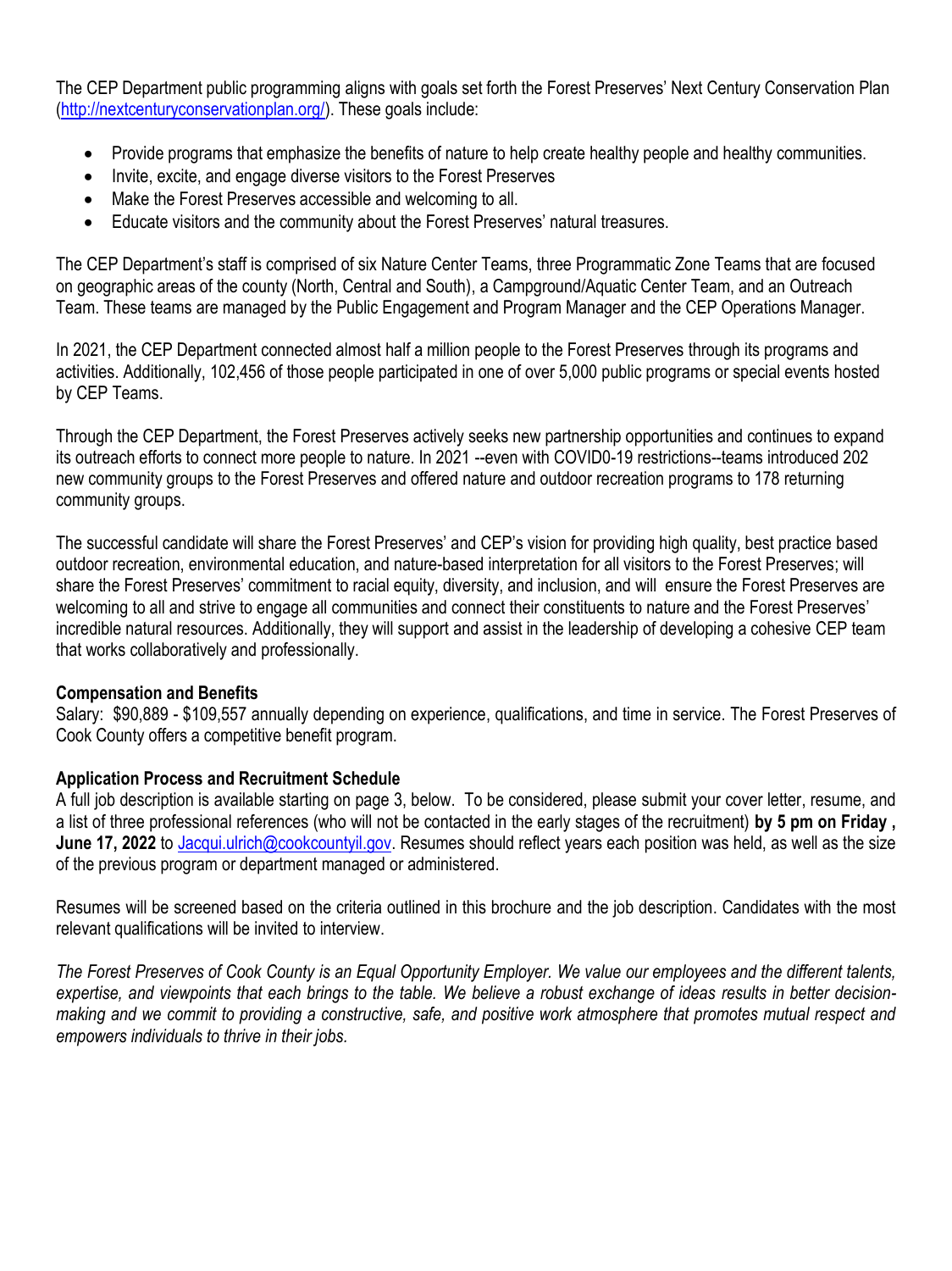#### **FOREST PRESERVE DISTRICT OF COUNTY OF COOK**

**Forest Preserve District** Office of Personnel Solution and Solution of Personnel Job Code: 536 N. Harlem Salary Grade: 22<br>River Forest, Illinois 60305 Department: River Forest, Illinois 60305



Conservation & Experiential Programming

# **STANDARD JOB DESCRIPTION DEPUTY DIRECTOR OF CONSERVATION & EXPERIENTIAL PROGRAMMING**

#### **Job Summary**

Under the direction of the Director of Conservation and Experiential Programming, assists with supervising and coordinating all aspects and operations of the Department. Assists with planning, developing and overseeing the delivery of recreational and educational programs, facilities and services for the District; assists with oversight of and actively supports Department's seven day a week operations which include 6 nature centers, 3 aquatic centers, 5 campgrounds, various recreational activities, special events, educational programming, in schools and at community based organizations located throughout Cook County. Assists in the formation, enforcement, and recommendation of policies within all aspects of operations involving the Department. Represents the District in civic and community affairs. Develops and establishes good working relationships with other District departments, as well as with external recreation and education organizations, and local municipalities and institutions. In the absence of the Director, has the authority to authorize expenditures and make final decisions as they relate to the daily activities and operations of the Department. Assists with the development and monitoring of the Department operational budget. Works a flexible schedule and can support weekend, holiday and evening operations, events, and activities.

## **Typical Duties**

Manages and coordinates staff, facilitates and operations to ensure the efficient and effective use of resources.

Participates in senior staff meetings, as well as regular staff meetings to provide the information and guidance needed to ensure the effective operation of the Department.

Serves as advisor to the Director in the formulation of policy, procedures and budgets as it relates to the Department.

Assists in the coordination of the Department with other District departments and partners.

Assists the Director with planning, conducting and evaluating programs and events.

Keeps abreast of relative trends and current events and/or projected usages and other aspects of outdoor recreation and environmental education, camping, animal care, aquatic centers, and other related areas

Assumes responsibility for the Department in the absence of the Director.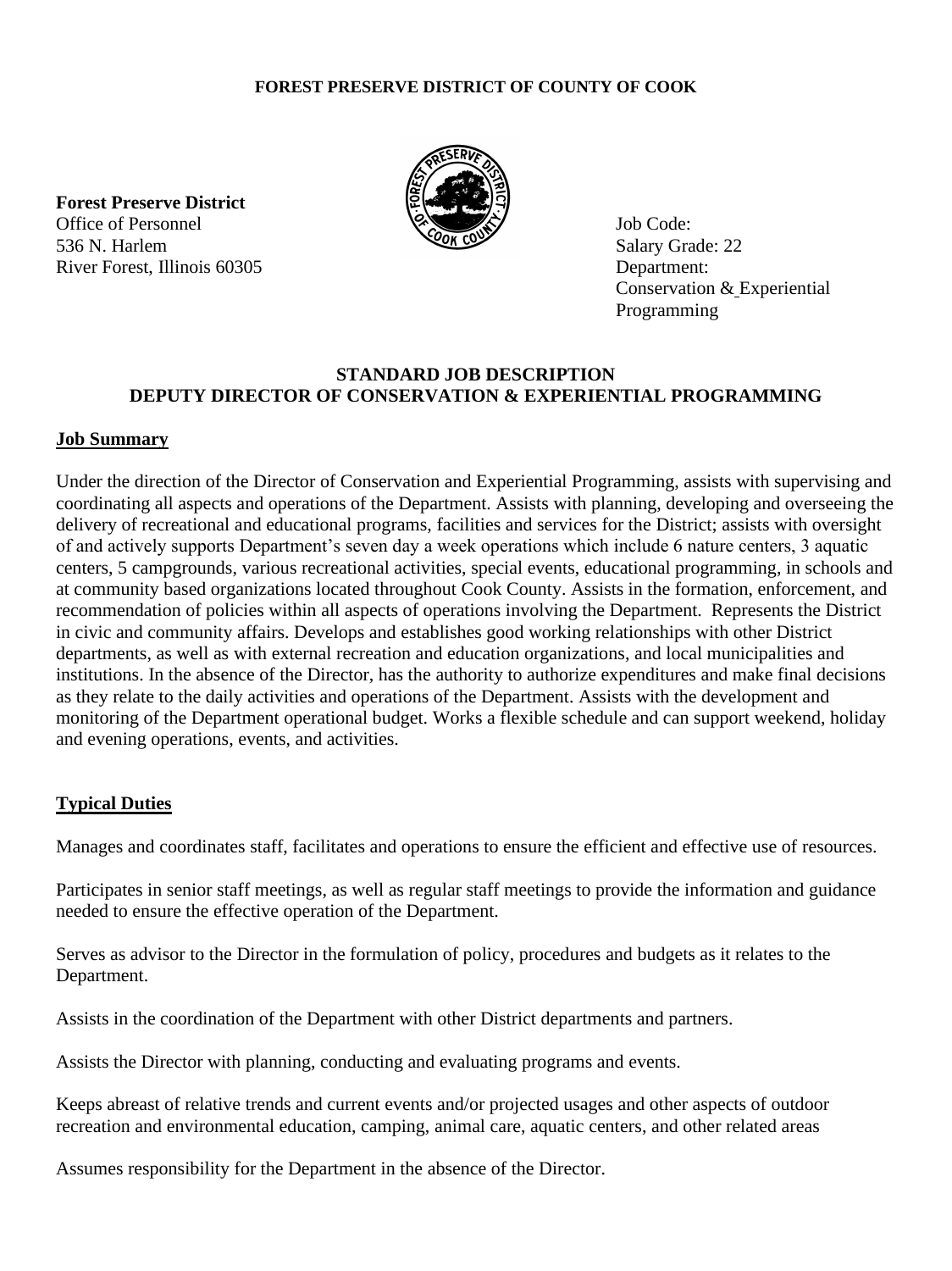Assists in handling of all personnel matters as it relates to the Department.

Assists in developing grants to acquire additional funds for educational and recreational programs and projects.

Supports Department events and programs which includes availability holidays, evenings and weekends.

Assists in managing the Department's Performance Management Metric goals and performance measures.

#### **Minimum Qualifications**

Bachelor's Degree or higher in education, natural science, public administration, or related area.

Eight (8) years or more full-time work experience in areas related to the above, or any equivalent combination of education, training, or experience.

## **Knowledge, Skills and Abilities**

Knowledge of administrative practices and procedures to include budgetary, personnel, reporting techniques.

Ability to coordinate and supervise the activities of others and provide guidance and direction to management and other personnel.

Skill and ability to communicate verbally and in writing with professionalism to diverse groups.

Ability to keep abreast of community trends and developments through personal observations and community engagement.

Ability to interact with other department staff and a variety of community groups on subject related programs.

Ability to develop organized plans, implement plan and evaluate plans to provide continuous quality program improvement.

Ability to supervise, plan, assign, coordinate and direct the work assignments of support staff.

Ability to follow oral and written instructions.

Ability to effectively interpret District policy and procedures to staff and public as it relates to Department programming, special events, recreation, and environmental education.

Excellent communication and presentation skills.

Ability to create project plans and manage multiple projects simultaneously.

Analytical and problem-solving skills.

Excellent organization, decision making, and time management skills.

Critical thinking and problem-solving skills.